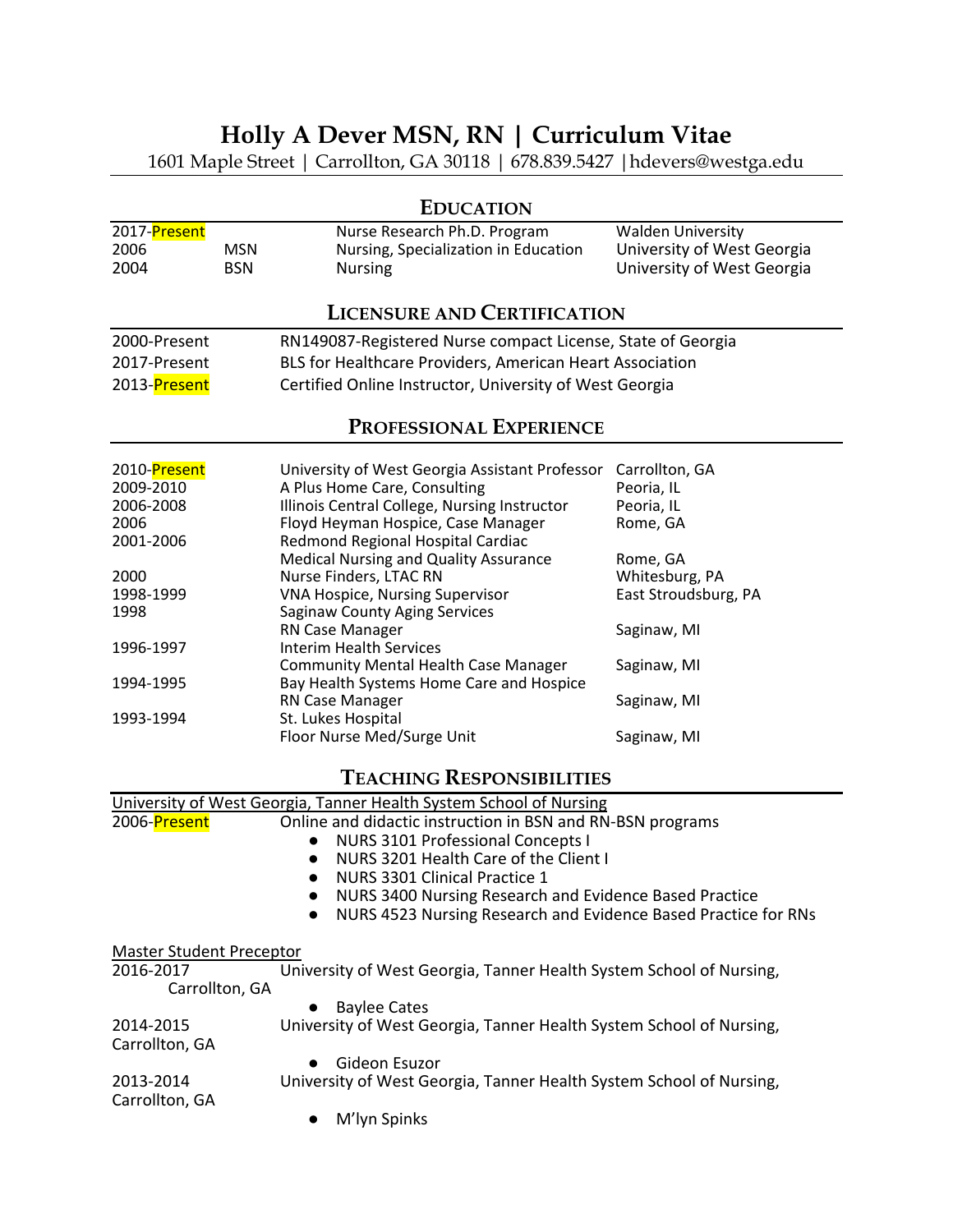#### **PUBLICATIONS**

**None**

### **GRANTS AND FUNDING**

**None**

#### **PRESENTATIONS**

**National, Regional, State, and Local**

Dyar, K., & **Dever, H**. (2018, October). Using and evaluating aesthetic projects I undergraduate nursing courses. Paper Session presented at the South Eastern Nurse Educator Symposium, Charlotte, NC.

Dyar, K., **Dever, H.,** & Crager, S**. (2018).** *Aesthetic learning and evaluation in undergraduate nursing courses.* Paper session presented at the Georgia Association for Nursing Education, Inc. Conference, Jekyll Island, GA.

- **Dever, H.,** & Dyar, K. (2017, May). *Use of learning tools to encourage self-regulated learning and metacognition.* Paper session presented at the University of West Georgia Innovations in Pedagogy Conference, Carrollton, GA.
- Dyar, K., & **Dever, H.** (2017, October). *Use of learning tools to encourage self-regulated learning and metacognition.* Paper session presented at the South Eastern Nurse Educator Symposium, Charlotte, NC.

# **HONORS AND AWARDS**

| 2017 | Daisy Award Nominee                                 |
|------|-----------------------------------------------------|
| 2014 | Daisy Award Nominee                                 |
| 2004 | Sigma Theta Tau International Nursing Honor Society |

#### **PROFESSIONAL AFFILIATIONS**

2004- Present Sigma Theta Tau International Nursing Honor Society - Pi Nu Chapter

2004-2018 American Nurses

Association 2010-2018 Georgia Nurses Association

**INSTITUTIONAL SERVICE**

University of West Georgia

2016-Present Grades Appeal Committee

2015-2017 Strategic Planning Committee<br>2012-2013 Budget Committee

**Budget Committee** 

Tanner Health System School of Nursing, UWG \_

2018-Present FIT

Caring for Students

2015-Present Various Undergraduate Program Curriculum Work Groups

2014-2016 Technology Committee (Chair)

2010-2013 Curriculum Committee

# **PROFESSIONAL AND COMMUNITY SERVICE**